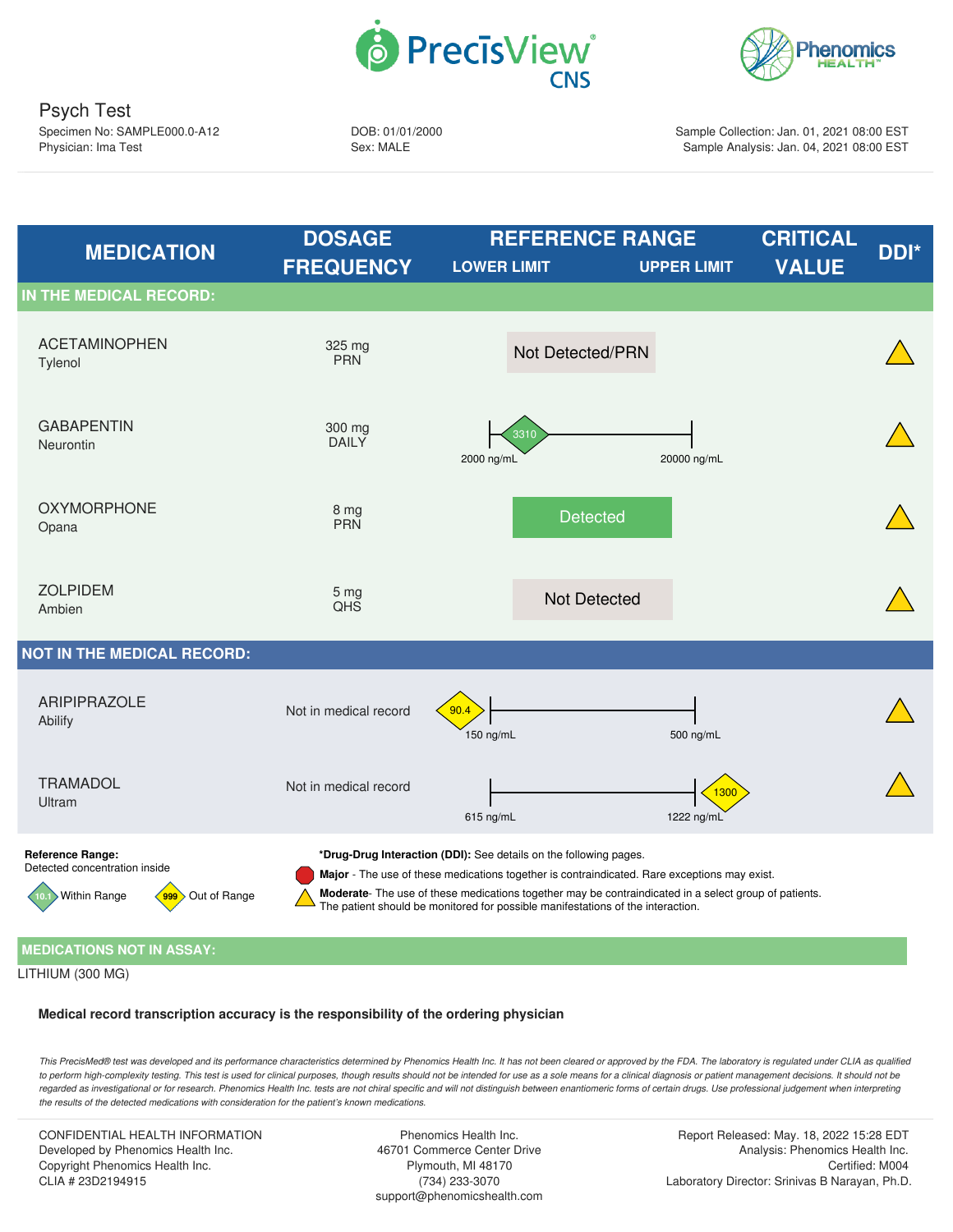



Psych Test Specimen No: SAMPLE000.0-A12 Physician: Ima Test

DOB: 01/01/2000 Sex: MALE

Sample Collection: Jan. 01, 2021 08:00 EST Sample Analysis: Jan. 04, 2021 08:00 EST

# Interaction Details

<span id="page-1-0"></span>

TRAMADOL / [GABAPENTIN:](#page-0-0) **MODERATE**

## **Evidence Level** Established

## **Description**

The risk or severity of CNS depression can be increased when Gabapentin is combined with Tramadol. Due to additive pharmacodynamic effects, the concomitant use of tramadol with other CNS depressants, such as the subject drug, may result in profound CNS depression.[L9257] This combination of agents may increase the risk of sedation, respiratory depression, coma, and death. [L9257]

## **Management**

Reserve the combined use of tramadol with other CNS depressants for use in patients for whom alternatives are inappropriate. Limit the dosages and duration of treatment with concomitant CNS depressants to the minimum required. Patients should be monitored closely for signs and symptoms of excessive CNS depression.

#### **References**

<span id="page-1-1"></span>

TRAMADOL / [OXYMORPHONE:](#page-0-1) **MODERATE**

## **Evidence Level** Established

## **Description**

The risk or severity of serotonin syndrome can be increased when Oxymorphone is combined with Tramadol. Tramadol has been implicated in the development of serotonin syndrome, [A173980,L9257] particularly in combination with other medications that can precipitate or contribute to serotonin syndrome, such as the subject drug. Symptoms of serotonin syndrome include altered mental status, neuromuscular abnormalities, and autonomic hypersensitivity.[A173980]

#### **Management**

If concomitant therapy with multiple serotonergic agents is necessary, the patient should be monitored carefully for the above signs and symptoms of serotonin syndrome, particularly during initiation of therapy and with any increases in dose. If serotonin syndrome is suspected, tramadol should be discontinued immediately.[L9257]

#### **References**

Beakley BD, Kaye AM, Kaye AD: Tramadol, Pharmacology, Side Effects, and Serotonin Syndrome: A Review. Pain Physician. 2015 Jul-Aug;18(4):395-400.



## TRAMADOL / ZOLPIDEM: **[MODERATE](#page-0-2)**

## <span id="page-1-2"></span>**Evidence Level** Established

#### **Description**

Tramadol may increase the central nervous system depressant (CNS depressant) activities of Zolpidem. Zolpidem is known to exert CNS depressant effects. Administering CNS depressants with zolpidem may lead to profound CNS depression due to additive effects [FDA label], [A175585]. In addition, "sleep-driving" and other complex behaviors may occur with zolpidem use while the patient is not fully awake. The risk of these behaviors increases with the use of other CNS depressants and alcohol [FDA label].

#### **Management**

Avoid co-administration with other CNS depressants. During concurrent use of a CNS depressant, dosage adjustments of zolpidem and the CNS depressant may be necessary due to the potential for additive effects. Do not use zolpidem with potent CNS depressants, such as hydrocodone. Some combinations may be contraindicated. Immediately evaluate any new onset behavioral changes when these agents are coadministered, and stop concurrent administration if complex behaviors are observed [FDA label], [L5584].

### **References**

Shayegani R, Song K, Amuan ME, Jaramillo CA, Eapen BC, Pugh MJ: Patterns of zolpidem use among Iraq and Afghanistan veterans: A retrospective cohort analysis. PLoS One. 2018 Jan 23;13(1):e0190022. doi: 10.1371/journal.pone.0190022. eCollection 2018.

This PrecisMed® test was developed and its performance characteristics determined by Phenomics Health Inc. It has not been cleared or approved by the FDA. The laboratory is regulated under CLIA as qualified to perform high-complexity testing. This test is used for clinical purposes, though results should not be intended for use as a sole means for a clinical diagnosis or patient management decisions. It should not be regarded as investigational or for research. Phenomics Health Inc. tests are not chiral specific and will not distinguish between enantiomeric forms of certain drugs. Use professional judgement when interpreting *the results of the detected medications with consideration for the patient's known medications.*

CONFIDENTIAL HEALTH INFORMATION Developed by Phenomics Health Inc. Copyright Phenomics Health Inc. CLIA # 23D2194915

Phenomics Health Inc. 46701 Commerce Center Drive Plymouth, MI 48170 (734) 233-3070 support@phenomicshealth.com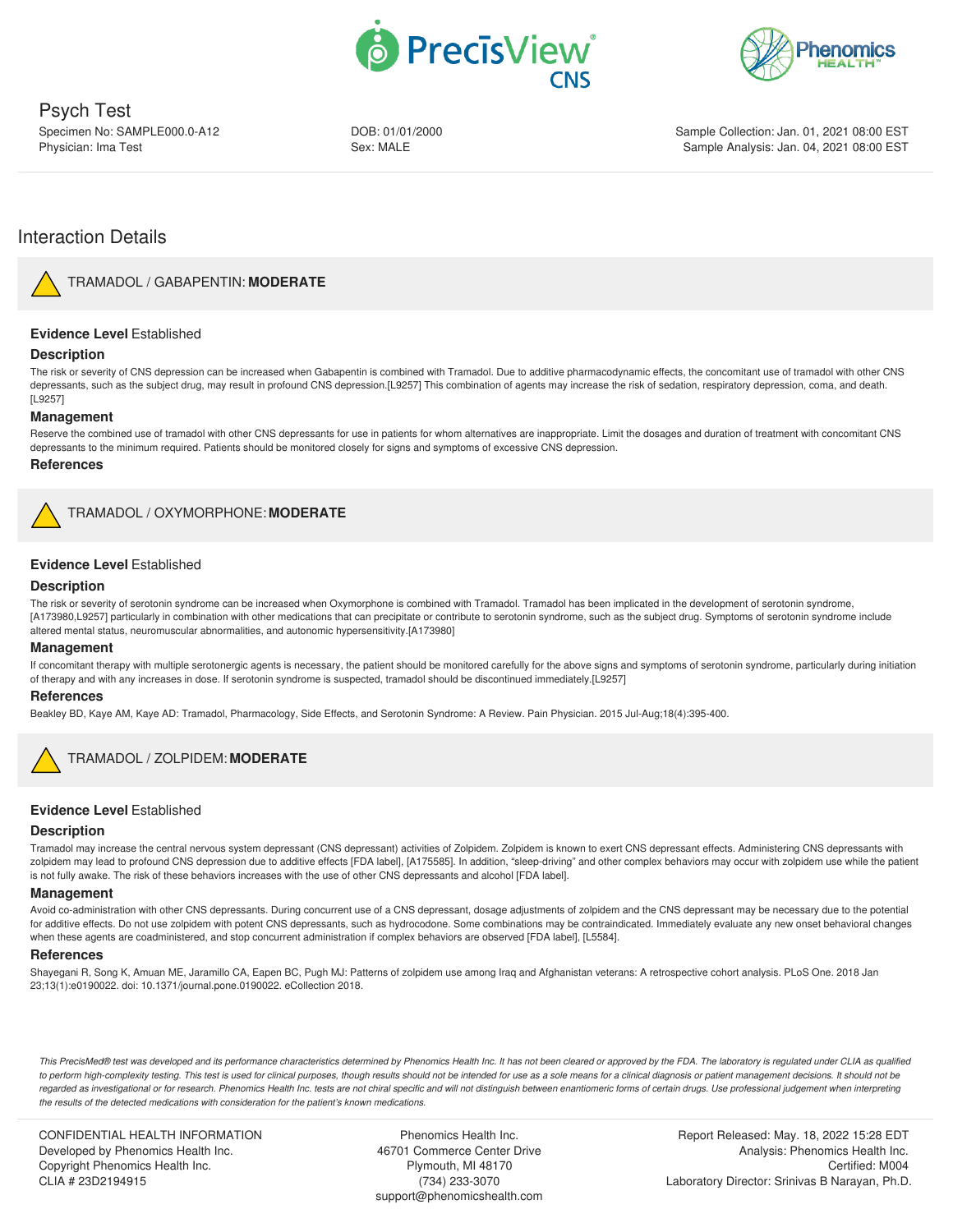



Psych Test Specimen No: SAMPLE000.0-A12 Physician: Ima Test

DOB: 01/01/2000 Sex: MALE

Sample Collection: Jan. 01, 2021 08:00 EST Sample Analysis: Jan. 04, 2021 08:00 EST



TRAMADOL / [ARIPIPRAZOLE:](#page-1-0) **MODERATE**

## <span id="page-2-0"></span>**Evidence Level** Established

## **Description**

The risk or severity of serotonin syndrome can be increased when Aripiprazole is combined with Tramadol. Tramadol has been implicated in the development of serotonin syndrome, [A173980,L9257] particularly in combination with other medications that can precipitate or contribute to serotonin syndrome, such as the subject drug. Symptoms of serotonin syndrome include altered mental status, neuromuscular abnormalities, and autonomic hypersensitivity.[A173980]

#### **Management**

If concomitant therapy with multiple serotonergic agents is necessary, the patient should be monitored carefully for the above signs and symptoms of serotonin syndrome, particularly during initiation of therapy and with any increases in dose. If serotonin syndrome is suspected, tramadol should be discontinued immediately.[L9257]

#### **References**

Beakley BD, Kaye AM, Kaye AD: Tramadol, Pharmacology, Side Effects, and Serotonin Syndrome: A Review. Pain Physician. 2015 Jul-Aug;18(4):395-400.



[OXYMORPHONE](#page-1-1) / ZOLPIDEM: **MODERATE**

## <span id="page-2-1"></span>**Evidence Level** Established

#### **Description**

Oxymorphone may increase the central nervous system depressant (CNS depressant) activities of Zolpidem. Zolpidem is known to exert CNS depressant effects. Administering CNS depressants with zolpidem may lead to profound CNS depression due to additive effects [FDA label], [A175585]. In addition, "sleep-driving" and other complex behaviors may occur with zolpidem use while the patient is not fully awake. The risk of these behaviors increases with the use of other CNS depressants and alcohol [FDA label].

## **Management**

Avoid co-administration with other CNS depressants. During concurrent use of a CNS depressant, dosage adjustments of zolpidem and the CNS depressant may be necessary due to the potential for additive effects. Do not use zolpidem with potent CNS depressants, such as hydrocodone. Some combinations may be contraindicated. Immediately evaluate any new onset behavioral changes when these agents are coadministered, and stop concurrent administration if complex behaviors are observed [FDA label], [L5584].

#### **References**

Shayegani R, Song K, Amuan ME, Jaramillo CA, Eapen BC, Pugh MJ: Patterns of zolpidem use among Iraq and Afghanistan veterans: A retrospective cohort analysis. PLoS One. 2018 Jan 23;13(1):e0190022. doi: 10.1371/journal.pone.0190022. eCollection 2018.



## [OXYMORPHONE](#page-1-2) / ARIPIPRAZOLE: **MODERATE**

## **Evidence Level** Established

#### **Description**

The risk or severity of adverse effects can be increased when Aripiprazole is combined with Oxymorphone. Concurrent administration of these agents can lead to various adverse events, including constipation, urinary retention, paralytic ileus, and sedation.[L10343] These symptoms result from the combined, additive adverse effects of both drugs.[A34378,A31486,A34380]

#### **Management**

Consider reducing the number/dose of anticholinergic agents and opioids used concomitantly to prevent additive effects. Closely monitor the patient and suspend the concomitant treatment if it is clinically warranted. Some combinations may be contraindicated. Consult individual product monographs for detailed dosing guidance/management.

#### **References**

Bell JS, Mezrani C, Blacker N, LeBlanc T, Frank O, Alderman CP, Rossi S, Rowett D, Shute R: Anticholinergic and sedative medicines - prescribing considerations for people with dementia. Aust Fam Physician. 2012 Jan-Feb;41(1-2):45-9. :: Lieberman JA 3rd: Managing anticholinergic side effects. Prim Care Companion J Clin Psychiatry. 2004;6(Suppl 2):20-3. :: Benyamin R, Trescot AM, Datta S, Buenaventura R, Adlaka R, Sehgal N, Glaser SE, Vallejo R: Opioid complications and side effects. Pain Physician. 2008 Mar;11(2 Suppl):S105-20.

This PrecisMed® test was developed and its performance characteristics determined by Phenomics Health Inc. It has not been cleared or approved by the FDA. The laboratory is regulated under CLIA as qualified to perform high-complexity testing. This test is used for clinical purposes, though results should not be intended for use as a sole means for a clinical diagnosis or patient management decisions. It should not be regarded as investigational or for research. Phenomics Health Inc. tests are not chiral specific and will not distinguish between enantiomeric forms of certain drugs. Use professional judgement when interpreting *the results of the detected medications with consideration for the patient's known medications.*

CONFIDENTIAL HEALTH INFORMATION Developed by Phenomics Health Inc. Copyright Phenomics Health Inc. CLIA # 23D2194915

Phenomics Health Inc. 46701 Commerce Center Drive Plymouth, MI 48170 (734) 233-3070 support@phenomicshealth.com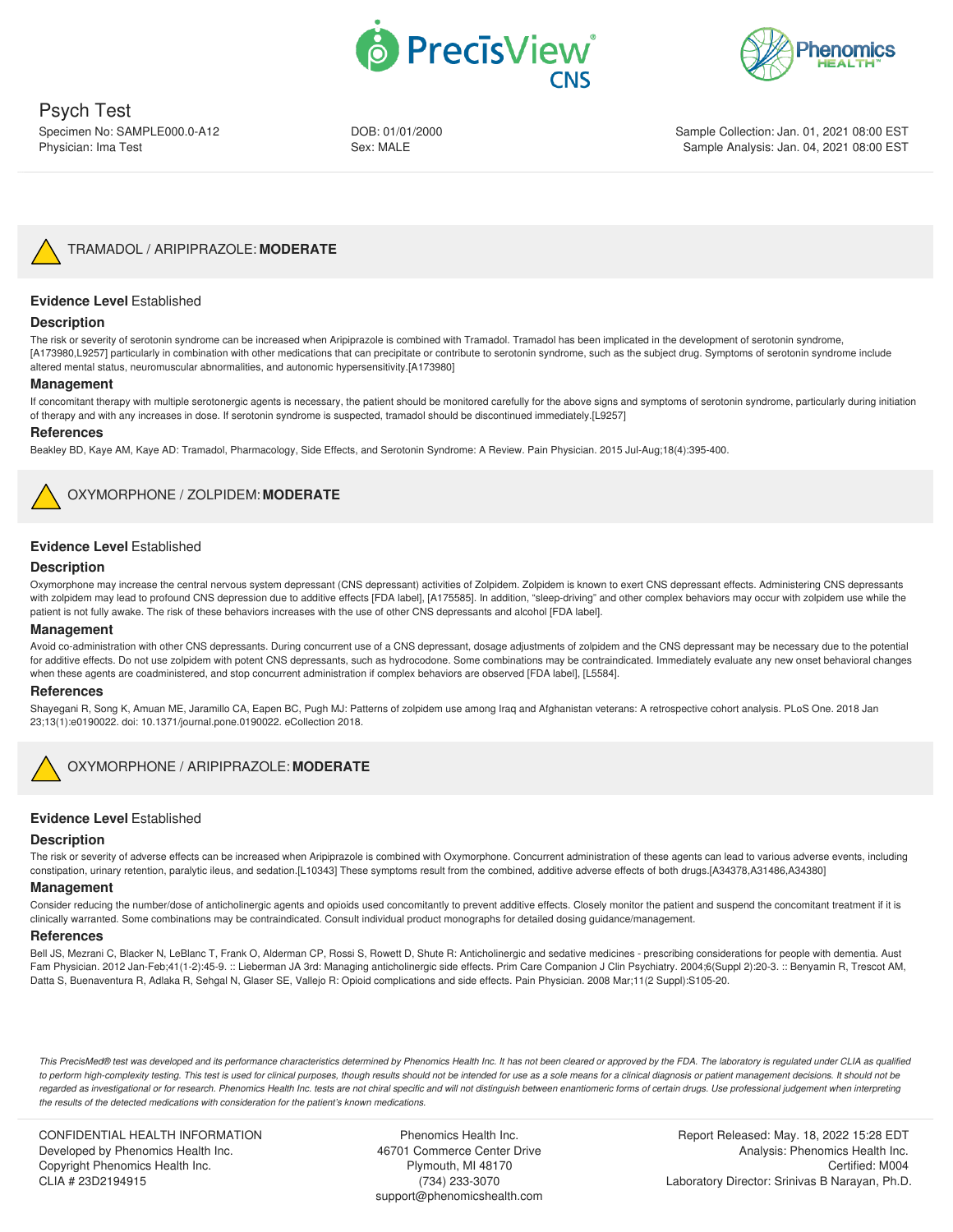



Psych Test Specimen No: SAMPLE000.0-A12

Physician: Ima Test

DOB: 01/01/2000 Sex: MALE

Sample Collection: Jan. 01, 2021 08:00 EST Sample Analysis: Jan. 04, 2021 08:00 EST



## <span id="page-3-0"></span>**Evidence Level** Established

## **Description**

The metabolism of Aripiprazole can be increased when combined with Acetaminophen. Aripiprazole is metabolized by CYP3A4 enzymes, therefore, concomitant administration of aripiprazole and its prodrugs with inducers of CYP3A4 of any strength is not recommended as the serum concentration of aripiprazole and prodrugs may be significantly decreased [F1189].

## **Management**

Double the oral aripiprazole or aripiprazole prodrug dose and closely monitor the clinical response. Reduce the oral dose of aripiprazole to 10-15 mg/day if the inducer is discontinued. Avoid the use of CYP3A4 inducers for more than 14 days with extended-release injectable forms of aripiprazole or its prodrug.

## **References**

Molden E, Lunde H, Lunder N, Refsum H: Pharmacokinetic variability of aripiprazole and the active metabolite dehydroaripiprazole in psychiatric patients. Ther Drug Monit. 2006 Dec;28(6):744-9. doi: 10.1097/01.ftd.0000249944.42859.bf. :: Azuma J, Hasunuma T, Kubo M, Miyatake M, Koue T, Higashi K, Fujiwara T, Kitahara S, Katano T, Hara S: The relationship between clinical pharmacokinetics of aripiprazole and CYP2D6 genetic polymorphism: effects of CYP enzyme inhibition by coadministration of paroxetine or fluvoxamine. Eur J Clin Pharmacol. 2012 Jan;68(1):29-37. doi: 10.1007/s00228-011-1094-4. Epub 2011 Jul 8.

<span id="page-3-1"></span>

## **Evidence Level** Established

## **Description**

Aripiprazole may increase the central nervous system depressant (CNS depressant) activities of Zolpidem. Zolpidem is known to exert CNS depressant effects. Administering CNS depressants with zolpidem may lead to profound CNS depression due to additive effects [FDA label], [A175585]. In addition, "sleep-driving" and other complex behaviors may occur with zolpidem use while the patient is not fully awake. The risk of these behaviors increases with the use of other CNS depressants and alcohol [FDA label].

#### **Management**

Avoid co-administration with other CNS depressants. During concurrent use of a CNS depressant, dosage adjustments of zolpidem and the CNS depressant may be necessary due to the potential for additive effects. Do not use zolpidem with potent CNS depressants, such as hydrocodone. Some combinations may be contraindicated. Immediately evaluate any new onset behavioral changes when these agents are coadministered, and stop concurrent administration if complex behaviors are observed [FDA label], [L5584].

#### **References**

Shayegani R, Song K, Amuan ME, Jaramillo CA, Eapen BC, Pugh MJ: Patterns of zolpidem use among Iraq and Afghanistan veterans: A retrospective cohort analysis. PLoS One. 2018 Jan 23;13(1):e0190022. doi: 10.1371/journal.pone.0190022. eCollection 2018.

This PrecisMed® test was developed and its performance characteristics determined by Phenomics Health Inc. It has not been cleared or approved by the FDA. The laboratory is regulated under CLIA as qualified to perform high-complexity testing. This test is used for clinical purposes, though results should not be intended for use as a sole means for a clinical diagnosis or patient management decisions. It should not be regarded as investigational or for research. Phenomics Health Inc. tests are not chiral specific and will not distinguish between enantiomeric forms of certain drugs. Use professional judgement when interpreting *the results of the detected medications with consideration for the patient's known medications.*

CONFIDENTIAL HEALTH INFORMATION Developed by Phenomics Health Inc. Copyright Phenomics Health Inc. CLIA # 23D2194915

Phenomics Health Inc. 46701 Commerce Center Drive Plymouth, MI 48170 (734) 233-3070 support@phenomicshealth.com